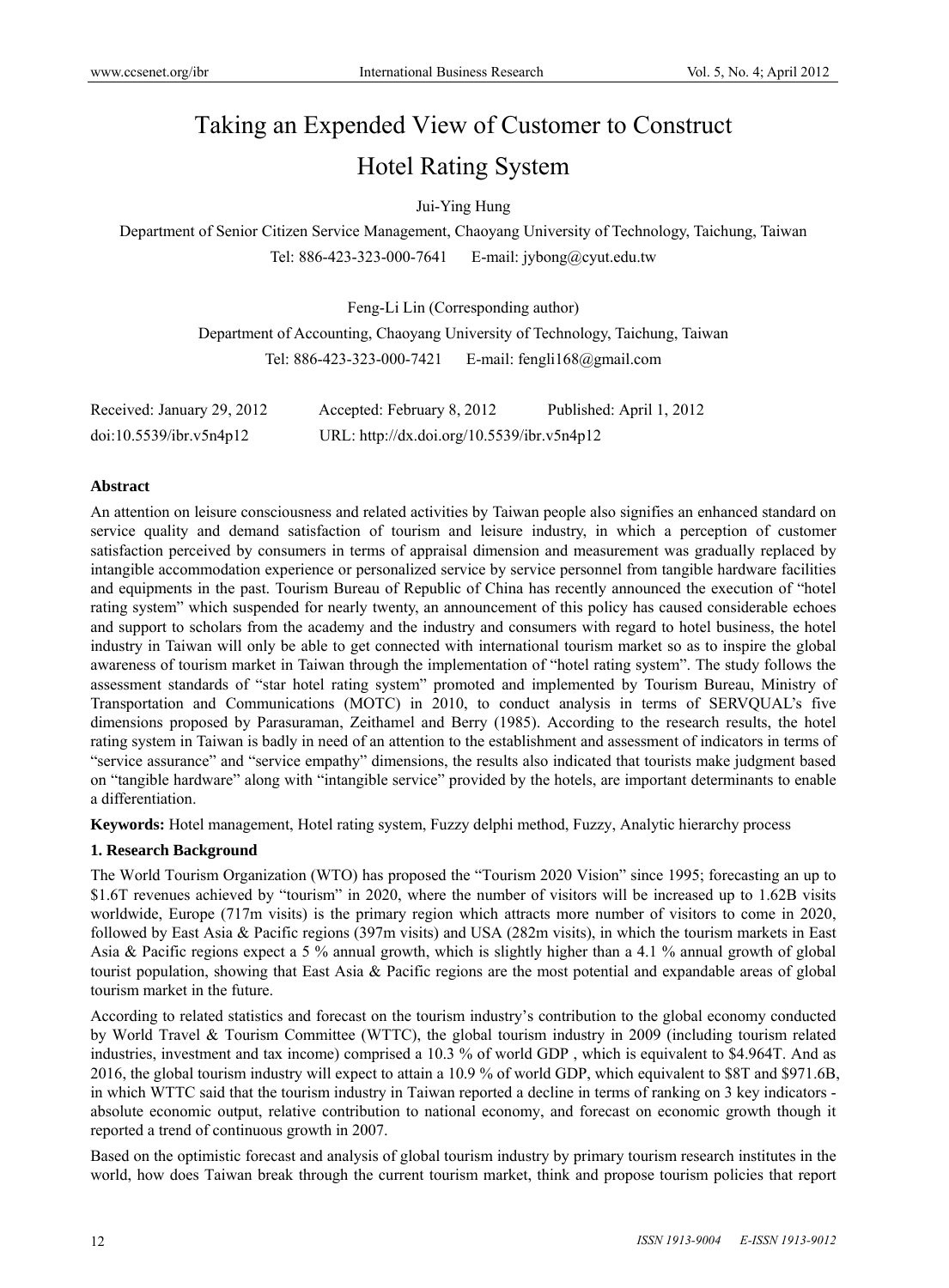sustainable development and remarkable effects, and the middle-/long-term tourism development plan to react to an era of diverse tourism marketing tactics that emerge in an endless stream? In fact, Taiwan has opened up to residents in Mainland China for tourism activities in Taiwan through off-shore islands (Kinmen county and Matse county) on July 15th 2008; expecting to get rid of a closed and passive tourism marketing manner through government's policy deregulation formerly to further get into other countries through a manner of enthusiasm, diverse creativity and spokesperson, to develop the awareness of Taiwan in the world and to attract more potential visitors to come visit Taiwan. However, many tourism activities mentioned above are all countermeasures of Taiwan while facing global tourism market, whether the tourism and travel industry inside Taiwan has to simultaneously enhance its global competitiveness and jointly create a Taiwan tourism market with charisma and distinguishing feature.

The Tourism Bureau of MOTC has recently announced that the "hotel rating system" which implemented in 1983 and suspended for nearly 20 years since 1989, this news has caused considerable echoes and support from scholars from the academy and the industry and consumers with regard to hotel business, the hotel industry in Taiwan will only be able to get connected with international tourism market through the implementation of "hotel rating system", so as to inspire the global awareness of tourism market in Taiwan, to stimulate the tourism image of tourists coming to Taiwan and to inspire the economic output of tourism market in Taiwan and the global competitiveness.

The purpose of re-promotion and implementation of hotel rating system is nothing but mainly about enhancement of global competitiveness of Taiwan tourism market, to improve the uneven quality of Taiwan hotels, insufficiency of fair pricing mechanism, integrated information for room booking and practice guidelines, which result in many negative image issues such as consumption disputes and arguments etc., to further attract more overseas visitors to visit and spend money in Taiwan, to increase foreign exchange earnings and to inspire an awkward situation of economic recession which lacks consumer confidence in Taiwan for the time being.

Hotel business has to be an industry which combines both tangible hardware (architecture, facility and equipment) and intangible software (service, atmosphere). According to Lewis (1989), intangible product is the most important part among hotel products, in which a process of excellent service delivery by service personnel will enable a concrete and effective marketing strategy and industry feature to the intangible service of the hotel. In which, the definition and measurement criteria of tangible hardware can be judged upon objective, fair and square indicators, while intangible software is inseparable to tangible hardware/facility and equipment, intangible software have to provide customized and differentiated service upon actual condition, which cannot be provided with a manner of output stored or simulated in advance. Lastly, whether the heterogeneity characteristics of intangible service (a difference existed in interactive outcome generated from a variance of who, what, when, where, why and how) is the most difficult part for hotel business to conquer, or the hardest part to exactly measure whether the given effect is achieved? Will tourists feel the effort of hotel or service personnel? These many tangible interactions at a key moment are key factor that affects tourists' judgment on hotel perception.

According to the viewpoints of characteristics of hotel industry, if the current hotel rating system design and implementation of hotel rating system executed by Tourism Bureau, MOTC fail to follow the overall system concept through SERVQUAL's dimensions proposed by Parasuraman et al. (1985) which classify the existing hotel assessment items, and conduct hierarchy analysis of research result upon a manner of hierarchy architecture and provided as a reference for the use of practice and theory verification among the academy/government/industry fields, will be primary research questions of the study.

The study aims to achieve below research purposes upon the contents and directions of above research questions:

- The SERVQUAL dimension upon PZB covers hierarchical hotel rating system of software/hardware concepts, to differentiate hotel business by nature of activity through hotel's organization structure and job responsibility, this will refer to SERVQUAL's dimension by Parasuraman et al. (1985) to divide tier-1 primary dimensions of hotel rating system into service assurance, service responsiveness, service tangibility dimension and service empathy, and to develop a "hierarchical hotel rating system" upon the "hotel rating system" covering architecture equipment and service quality assessment standards etc. implemented by Tourism Bureau, MOTC in terms of these two major dimensions afterwards.
- Key success factors to the development of hotel industry operation in Taiwan.

Develop overall hotel rating system of hierarchy importance, weight ratio and related judgment guidelines after deleting the assessment items without expert consensus upon Fuzzy Delphi Method and Fuzzy Analytic Hierarchy Process (FAHP).

# **2. Literature Review**

This is mainly about discussion and analysis of various hotel rating systems and literature review with regard to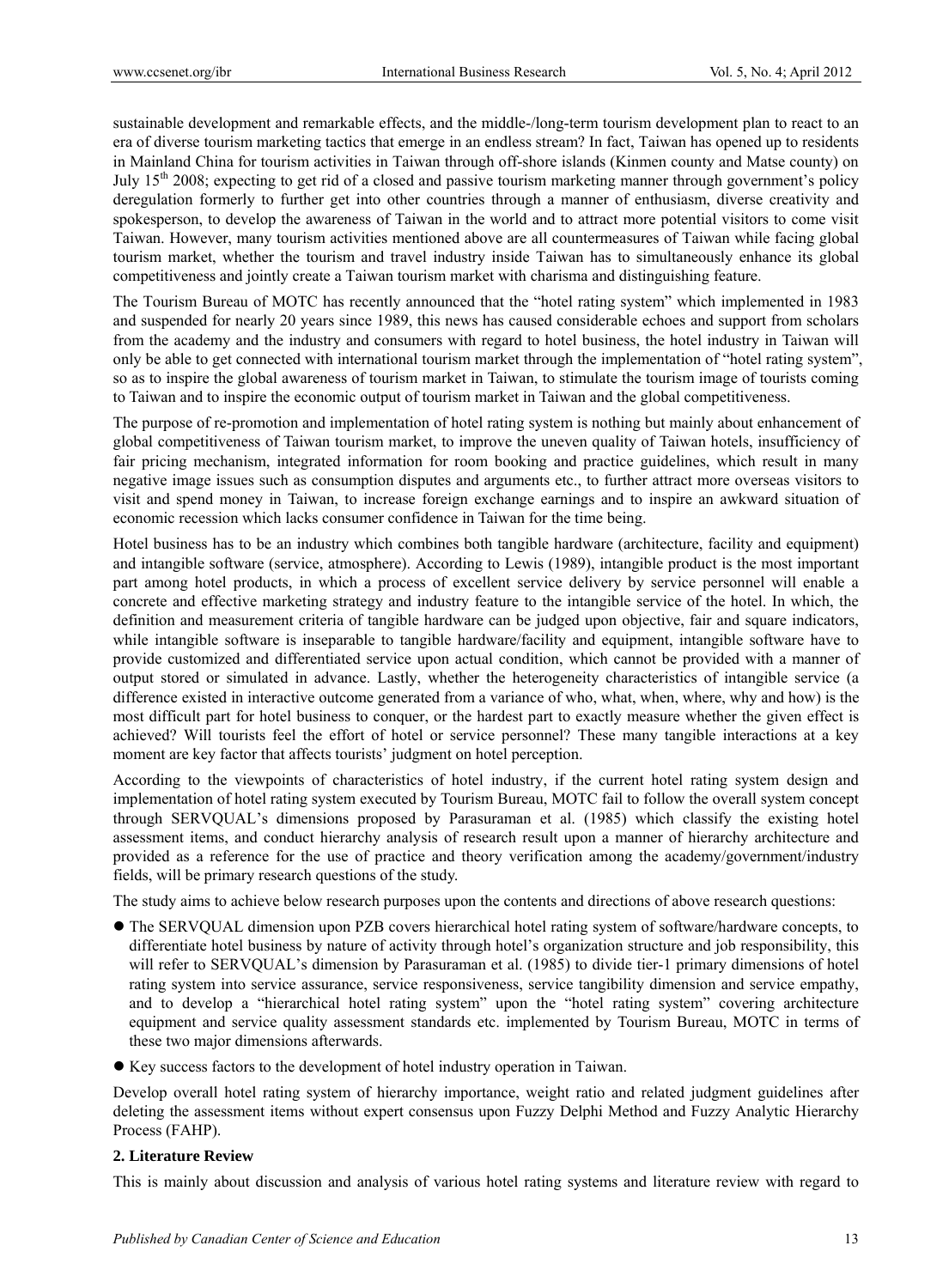hotel rating system and lastly, to combine with the organization structure and job descriptions of hotel business through the primary concepts of SERVQUAL dimension by Parasuraman et al*.* (1985) to develop the prototype of hotel rating system established by the research plan upon discussion and analysis of various hotel rating system.

# *2.1 Discussion and Analysis of Hotel Rating Systems of the World*

The hotel rating system of the world all pay attention to tourism & travel industry development which is regarded as potential star industry in the 21<sup>st</sup> century along with IT technology. Furthermore, the scope of human activity and leisure life gradually extends to spatial category with the development of vehicles and rapid growth of a booming economy, which breaks through the barrier caused by time and gap caused by culture and unveils the beginning of a new era. In the meantime, The "hotel" industry plays a decisive role in an era of rising tourism concept, of course the hotel related study organizations in the world all emphasize on establishing ratings system of hotel industry; expecting to provide a fair and objective reference of overall hotel image to consumers, however, being limited by different industry environment, business culture background and operation type of various countries, there has no one standard which generally acknowledged by ratings organization or systems as of now.

The most noted hotel rating system for the time being is the rating system used by American Automobile Association (AAA), in which the AAA began to design the standards for hotel rating system since 1977, with scope of assessment subject to USA, Canada, Mexico and Caribbean based hotels, the hotel accommodation rating by AAA is conducted once a year with contents to cover hotel appearance, room facility and equipment, public areas, clearance, management and service quality. Acceptance of evaluation is free of payment simply becoming a member by registration, those who expect to hang a diamond mark will need to pay after the evaluation; in which the anonymous who report professional insight will be assigned by AAA to conduct hotel evaluation process without precaution during the evaluation process, and lastly, to award a certificate of 1-5 star diamond for hotel suppliers to post and announce. The contents of segmentation standards for hotel rating by WTO include number of guest rooms, facility and equipment, service items, service quality and employee quality. While the evaluation at UK, Italy, Greece and Switzerland in Europe region will roughly subject to service items, equipment & facility, geography and appearance. The Institutional Investors PLC will select 100 noted bankers in the world as evaluation commissioners annually to conduct ranking of world hotels, in which the geography, architecture style, equipment  $\&$  facility and service quality over the years are what highly emphasized by the tourists.

Mobil Oil Corporation will take the opinions of experts from domestic/overseas travel and food & beverage business into account to enable an objective evaluation process without losing the feature of various hotels. The primary scope of evaluation in this system is quality, decoration, repair & maintenance, room affairs, general service and F & B service of hardware facility, while the distinctive features of climatic, historical, cultural and artistic value of various evaluation hotels regionally are also the key assessment factors, in which a rating from 1-5 star after evaluation will be rendered, this ratings system requires attainment of every item on the checklist is also one of features for this rating system.

The hotel rating system of Canada is managed by an integrated organization established by the government. In order to save the budget expenditure, the evaluation is conducted biennially, the recruitment of member is by volunteer application while the evaluation is conducted upon irregular manner without warning, and related evaluators will directly execute the evaluation matter through intensive training. The crown rating system promoted by the English Tourist Boards (ETBs) is conducted once a year, the implementation of evaluation is divided into two parts - quality assessment and ratings assessment, the suppliers will be able to freely choose either one to conduct assessment, and suppliers have to pass "rating assessment" first if suppliers wish to participate in "quality assessment". "Quality assessment" is to categorize the quality of all facilities and services of hotels, to give a comprehensive appraisal of facts that are strong enough to affect visitor impression such as room décor, well crisis management capability, the rating evaluated can be divided into "approved", "commended", "highly commended" and "deluxe"; while the "rating assessment" will be evaluated in terms of hotel facility and service with scale ranged from crown 1-5 as its mark.

The hotel rating system of Mainland China is currently unified and established by the National Tourism Administration of the People's Republic of China, called "People's Republic of China tourism (foreign) Hotel Stars standard" with hotel rating segmented by 1 to 5 star. The evaluation organization of hotel star rating under the National Tourism Administration is responsible for conducting evaluation of 3-5 star hotels. This evaluation items cover architecture, equipment, décor, facility requirement and repair & maintenance, management standard and level of service quality, number of service items.

In order to actively maintain the basic rights of hotels under the governance of choosing period of local/overseas visitor, the Taipei City Government has established the brand image of hotel itself to achieve the ultimate goal of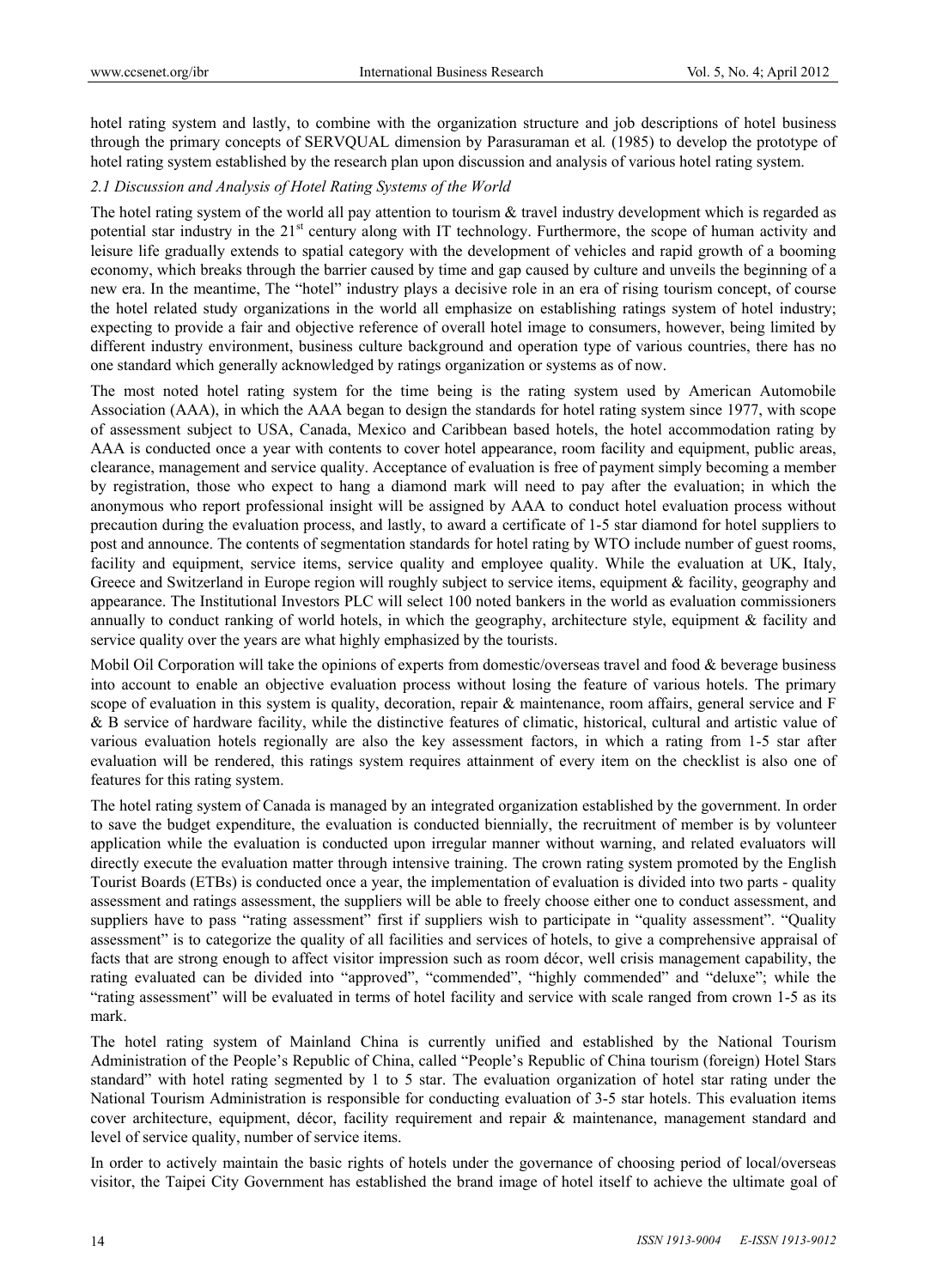effective hotel and city marketing by awarding the mark for identification. Therefore, China Credit Information Service Ltd. executes the hotel assessment system on the general hotels in Taipei under the commission of the Department of Transportation, Taipei City Government. The execution process of hotel rating system by Taipei City Government is divided into two stages - stage 1: self-assessment of suppliers, i.e. the suppliers have to subject to the written information of self-assessment to the organizer - Taipei City Department of Transportation, with the 2<sup>nd</sup> stage evaluation conducted after filing and a review; while the  $2<sup>nd</sup>$  stage is to conduct field assessment by evaluation team, in which the members of evaluation team are composed of building administration, fire prevention, hygiene, environment protection and consumer protection areas of expertise, while the hotel rating system is mainly divided into overall environment, maintenance of room facility, business management and service management of hotels, with 20 sub-evaluation items formed to conduct assessment. The hotel rating system is designed upon a hierarchical concept with the indicators covered by various sub-evaluation items total up 100 scores, while the sub-items in various scopes are to distribute the different weight ratio upon its importance. The suppliers will need to conduct dialects upon exact evidence and document; in which particular merits can be proposed to evaluation team for bonus point. And lastly, the hotels which report outstanding and excellent merits upon total scores will be announced by Taipei City Department of Transportation.

Below is consolidation of items covered by the world hotel rating system stated above. In which the "hotel rating assessment system" promoted by the Tourism Bureau of MOTC will be ministered by the Tourism Bureau through a hierarchical manner, while the general hotels are ministered by various county/city governments with execution method of evaluation referring to the spirit of AAA ratings system in USA, covering both manpower and expenses to conduct the evaluation every 3 years preliminarily in terms of two stages - "architecture equipment" and "service quality", and to award 1-5 star mark to suppliers upon the evaluation outcome so as to facilitate the understanding and consumption option of overseas/domestic visitors.

## *2.2 Related Literature Review of Hotel Ratings Systems*

According to a study of "advantages of operation in chain hotel operation" by Frederick (2000), the most imperative factors for the operation of those chain hotels, are standardization, management and control; According to a study of "Tracking the Critical Success Factor for Hotel Companies" by Geller (1985), a survey on the 74 managers of 27 international leisure hotels in the U.S. is conducted to further derive 7 key success factors in international leisure hotels operation, including service attitude, customer satisfaction, excellent equipment, good location, cost control, high market share and accurate market segmentation of employees.

Yu (1987) summarized the 9 key success factors for the hotel business based on the research result of Taiwan's tourism marketing strategy: service of service personnel, awareness, tangible products, product design, tourist source option, operating income, scale, location and number of employee at service. According to Gadotte and Turgeno (1988), service quality, food quality, employee attitude, environment cleanness, employee appearance, complaint management and price standard are key success factors; besides, Yesawich (1988) mentioned that the 9 key success factors in hotel operation in "*Marketing in the 1980s"*: existing reputation and brand, service quality, equipment standard, uniqueness of public facility and location, convenience of room booking, location, international chain, effectiveness of marketing activity, price/value ratio perceived by customers.

According to the research result of "a comparative study of global tourism hotel management strategies among Singapore, Hong Kong and Taiwan" by Chen (1993), the operators of these 3 locations all acknowledged that the key success factors of hotel industry are service quality, ad & promotion, location, personnel quality, equipment & décor and price. Hsieh (1998) also derived the 11 determinants to business performance in a" study of performance determinants of hotel business in Taiwan" upon regression analysis - location, time of establishment, room price, number of room, advertising expenses, number of employee, supplementary service, rating evaluated, preferential measures, number of parking space and effect of capital on business operation.

Wang (1997) pointed that the contents of hotel ratings system in Taiwan should be updated to establish a more objective, diverse and conscientious rating system to cater the trend of time and tourism industry development upon the situation of implementation of international tourism hotel education training in Taiwan, as well as the effect of external environment and internal factors inside the hotel. Su and Sun (2007) conducted construction and analysis based on the service quality assessment model proposed by Tourism Bureau in Taiwan in terms of the 5 dimensions of SERVQUAL scale, the results showed that the point of hotel service assessment inclines toward the indicators enabled by tangibility and assurance dimensions, while reliability, responsiveness and empathy are what lack and to be reinforced in the rating system of Taiwan region, the research result also pointed out that the establishment and development of hotel rating system should subject to the viewpoints of consumers, and to continuously update and foster the acceptance and confidence of consumers on hotel ratings system and to keep pace with the times.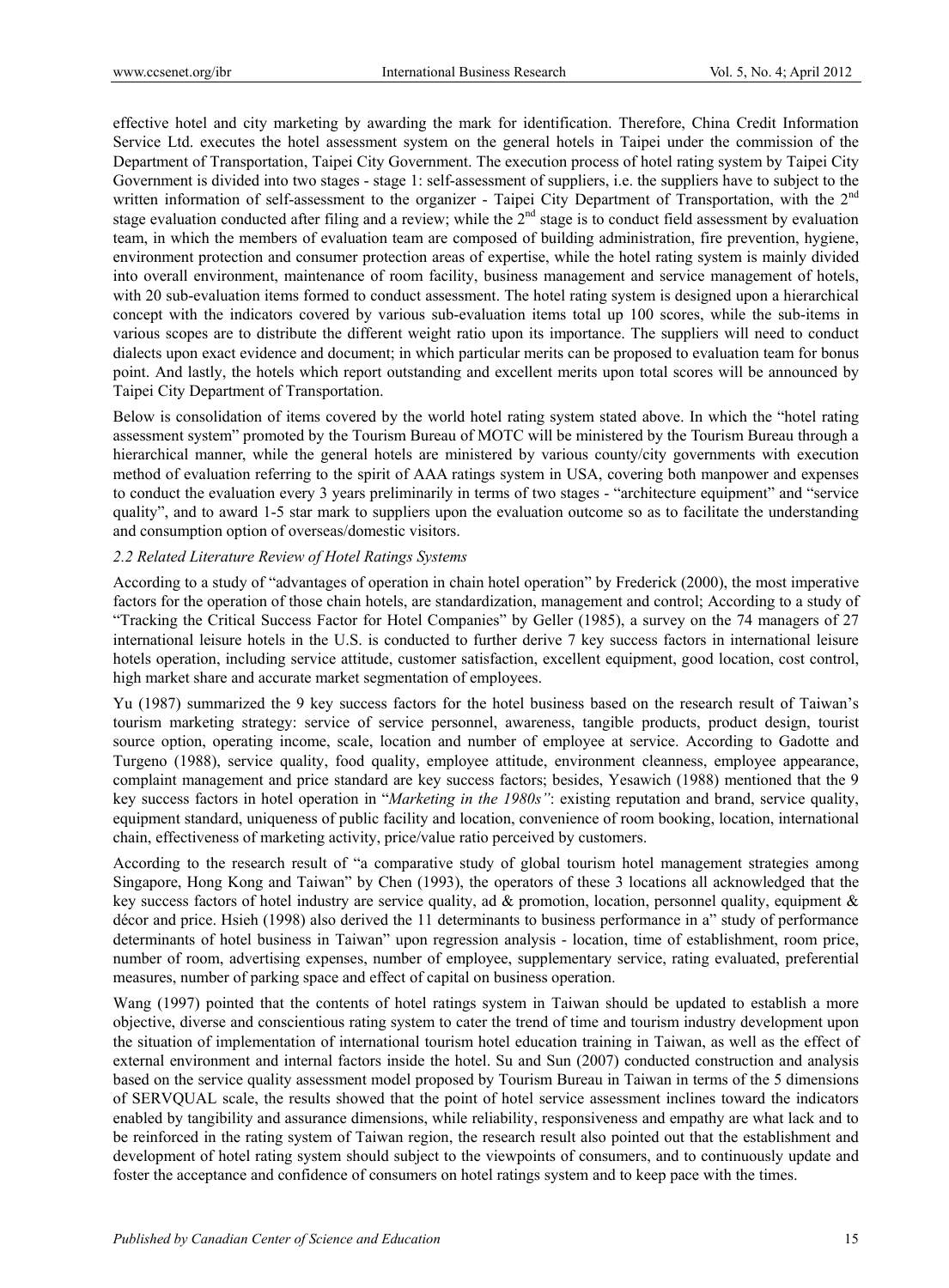According to a study of criteria for judgment of luxury hotels in Taiwan and Macao by Hung (2008), an emphasis is placed on developing the benchmark structure to judge the luxury recreation hotels from service contents, equipment contents, business management and customer driven dimensions, the result also indicated that "business management" and "customer driven" dimensions are the highlights generally acknowledged by scholars from the industry and government in Taiwan and Macao for tourists to judge the luxury hotels.

Currently, there has no related studies domestically or abroad in terms of re-establishment of hotel rating system, while most studies focused on exploring the current overall situation development and related flaws of hotel rating system, with customer-oriented viewpoint added (Butcher, Beverley & Frances, 2002; Mattila, 1999; Narver & Slater, 1990; Su & Sun, 2007; Susskind, Kacmar & Borchgrevink, 2007), or a necessary combination of software and hardware indicators for hotel assessment (Mattila, 1999; Paraskevas, 2001; Susskind et al., 2007), in which an assessment on hardware cannot be proceeded independently, or, it will be a meaningless evaluation design.

#### *2.3 Organization Structure of Hotel Industry*

The organization structure of hotels will be varied by business characteristics, size, division of labor by various departments caused by whether to join the chain system, but in general, the process of overall hotel organization can be divided into two parts: from for house and back of the house (Wu, 2008), in which "from for house" refers to "business units" of hotel business with mission to cover comfortable and satisfactory accommodation facility, equipment and other service related contents provided to visitors, including concierge, cashier, lobby, business center, room service, restaurant and other supplementary public facility.

The nature of "from for house" is similar to the "primary activity" of value chain in if looking from the perspective of value chain by porter (1985), furthermore, the matters managed by "from for house" of hotels are routine oriented, therefore, the study has initially named the related job descriptions and procedure of "from for house" as "primary routine activity" dimension, The "back of the house" refers to the "management units" of hotel business and is responsible for the back-office mission, and is therefore, called "heart of hotel", in which the department is responsible for related aim. and support inside the hotel, to properly provide tourists with various service skills and training under a principle of mutual division of labor, real-time support, is devoted to creating a psychological feeling of making themselves at home and accommodation value; including business management, HR, training, finance & accounting, general affairs, merchandising and engineering affairs, in the meantime, covering external advertising and marketing, professional training to service personnel. Furthermore, the duty that the "back of the house" is responsible for is trendy, variant and supportive tasks oriented.

According to the suggestions of above stated research conclusions, the study will firstly consolidate related literatures of operating performance of a successful hotel and then combine with the highlights of existing thinking stereotype that the research plan expects to break through: addition of customer perspective combined with hardware/software facility (equipment) as well as organization structure of hotel business, to re-divide the primary dimensions of tier-1 hotel ratings system as service assurance, service responsiveness, service tangibility and service empathy dimensions in terms of SERVQUAL's dimensions by Parasuraman et al*.* (1985), and to develop "hierarchical hotel rating system" upon various items of architecture equipment and service quality assessment benchmark covered by "hotel ratings system" which implemented by Tourism Bureau of MOTC in terms of these 4 dimensions (Figure 1).

## **3. Research Methodology**

## *3.1 Research Framework*

The primary purpose of this study is to establish overall hierarchical structure of hotel rating system. Therefore, it will be conducted through a consolidation of documents of domestic/overseas hotel rating systems, situation of hotel operation in Taiwan and secondary data of direction for future development combined with the a hierarchical design concept of "hotel rating system" proposed by Taipei City Department of Transportation to draft a preliminary hierarchical structure of "establishment of hotel ratings system" as the basis of questionnaire design by Fuzzy Delphi Method and a reference to the selection of assessment items, so as to facilitate the process of subsequent empirical study.

## *3.2 Fuzzy Delphi Method*

The fuzzy theory was proposed by Zadeh (1965) at the university of California at Berkeley. Dr. Zadeh was of the opinion that the traditional scientific methods often ignored the uncertainty and ambiguous existence of human life, so he set out to use fuzzy sets theory and adopt the fuzzy logical concepts to process. Then Buckley (1985) incorporated the fuzzy set theory into the traditional AHP, FAHP thus became a suitable tool for solving real-world multi-criteria decision- making (MCDM) problems (Buyukozkan, Kahraman & Ruan, 2004).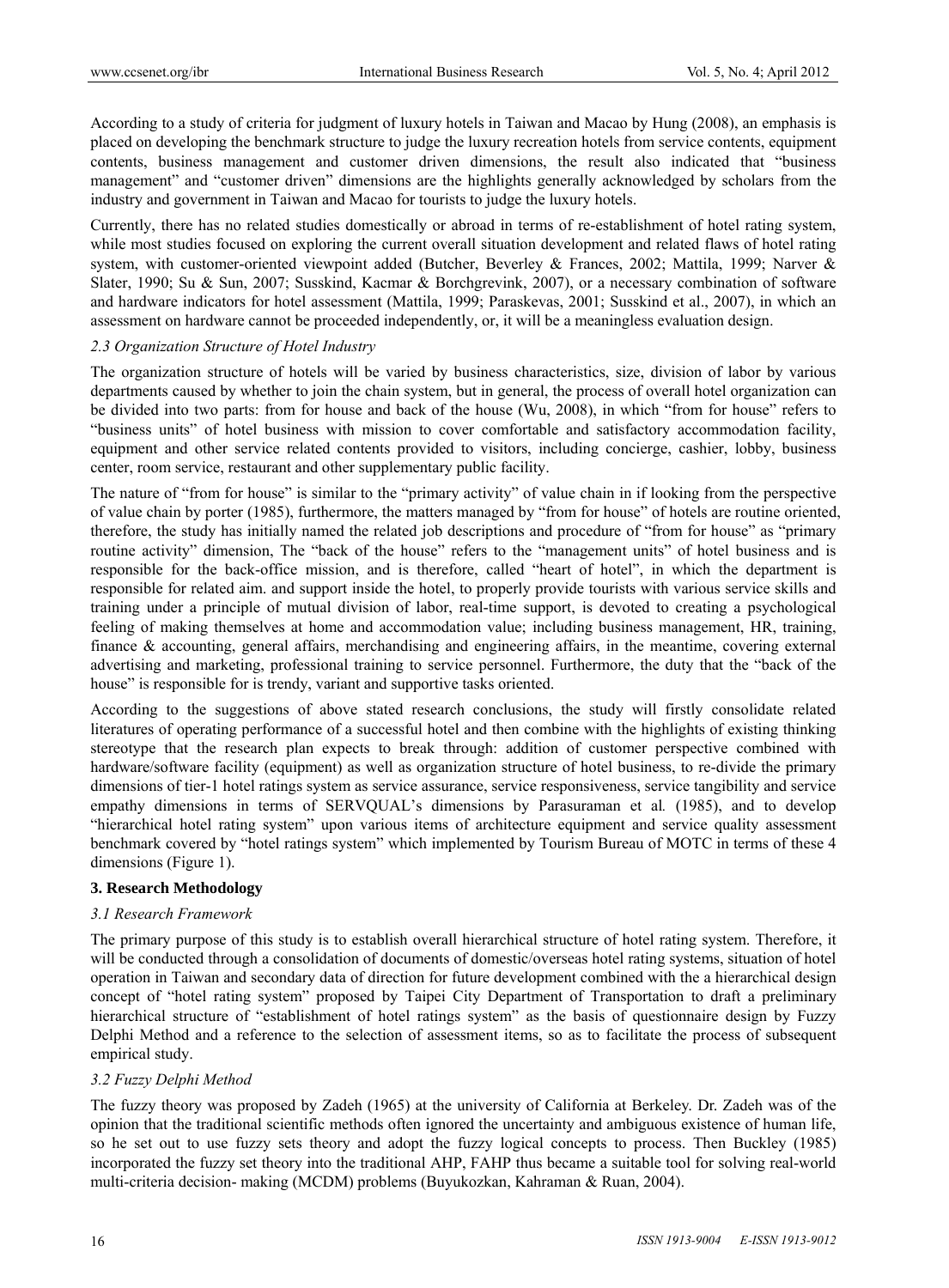This study introduces the fuzzy theory into the Delphi method by integrating with the points of view of many scholars, including Hsu (1998) and Chen (2001). In order to improve the problems faced by the traditional Delphi method, this study has used the bi-triangular fuzzy arithmetic to integrate the advice of experts and has then tested the convergence effect recognized by experts that refers to the "gray zone test method". The fuzzy Delphi method is established by means of the following steps.

# *3.3 Fuzzy Analytic Hierarchy Process (FAHP)*

In incorporating the Fuzzy Theory into the Analytic Hierarchy Process developed by Saaty (1980), we assess the weight attached to various assessment criteria and sort out their importance through which more objective and reasonable key success factors could be induced. This analytical process combines the concepts of several scholars, including Buckley (1985), Robbins (1994), Hsu (1998), and Chen (2002) and has the advantage in that experts need to fill in only one definite value when making paired comparisons, without falling into the dilemma of not knowing how to specify the fuzzy number or the need to understand its definitions.

## *3.4 Construct the Questionnaire of Hotel Rating System*

## 3.4.1 First and the Second Stage Questionnaire Design

The first stage of questionnaire design was based on the above primary hierarchy framework and utilized fuzzy Delphi questionnaire to assess each measurement concept and evaluation criteria. This questionnaire comprised three parts, including questionnaire instruction, questionnaire content and basis data. Furthermore, all the criteria were measured using a scale ranging from zero to 10, with the higher grades indicating the higher importance. On the other hand, each criterion must complete an acceptance scope and single value of importance level. The questionnaire also provided a space for experts to express their professional opinions and assign a total grade for each concept.

## 3.4.2 Research Objects

The study introduces expert questionnaire by two stages as a basis for data judgment of analysis. The experts who answer the questionnaire are limited to experts who specifically focus on tourism study or scholars from the academy and government who engage in leisure hotels & resorts field, those who are interested in the issues and contents of the study and are willing to answer the questionnaire will be the top priority for investigation. According to Robbins (1994), a scale of 5-7 experts suits best for a process of group decision making, therefore, the expert questionnaire will be distributed in terms of a more objective and accurate manner.

Given a fact that the expert opinions will be consolidated with Fuzzy Delphi Method and FAHP introduced to construct a hotel ratings system of expert consensus, order of importance and weight relation. The study will therefore, focus on the 90 international tourism hotels and general hotel suppliers in Taiwan announced by Tourism Bureau of MOTC (Executive Information System of Tourism Bureau, MOTC, 2008); as well as the central and local governments and responsible persons of civic groups with regard to tourism  $\&$  travel industry, with scholars who report professional insights on hotel assessment issues from academic units, to establish the optimal system and guideline to the hotel assessment in Taiwan by consolidating the opinions and communicating with experts from industry/government/academy circles.

## **4. Empirical Data Analysis of Key Indicators Establishment for the Hotel Assessment in Taiwan**

## *4.1 Result of Empirical Data Analysis*

# 4.1.1 Questionnaire Analysis by Fuzzy Delphi Method in Stage 1-Establish a Hierarchical Structure upon Expert Consensus

The study has firstly conducted literature review and consolidation of primary data, to draft preliminary hierarchical structure strategically, and to consolidate the expert opinions through an expert questionnaire survey by Fuzzy Delphi Method, with the optimal and considerably important judgment benchmark selected afterwards which is regard as an importance base to subsequently establish a hierarchical structure by FAHP.

## 4.1.2 Condition of Distribution and Return of Questionnaire

The expert questionnaire is conducted on the experts from the industry/academy/government in tourism & leisure field in the first stage of the study, which is distributed between Mar. 1, 2010 and Mar. 31, 2010. The research team firstly drafted a list of scholars from the industry/government during Dec. 2009 to Jan. 31, 2010, to liaise with respondents in terms of the research background and purpose of this expert questionnaire from one to one, the expert questionnaire enclosed with stamped envelope will be mailed to the address appointed by the respondent if the other side agrees to answer willingly. There are 50 expert questionnaires by Fuzzy Delphi Method distributed in stage 1, with 41 questionnaires returned and 34 valid questionnaires, reporting a 68 % rate of return, in which 9 are from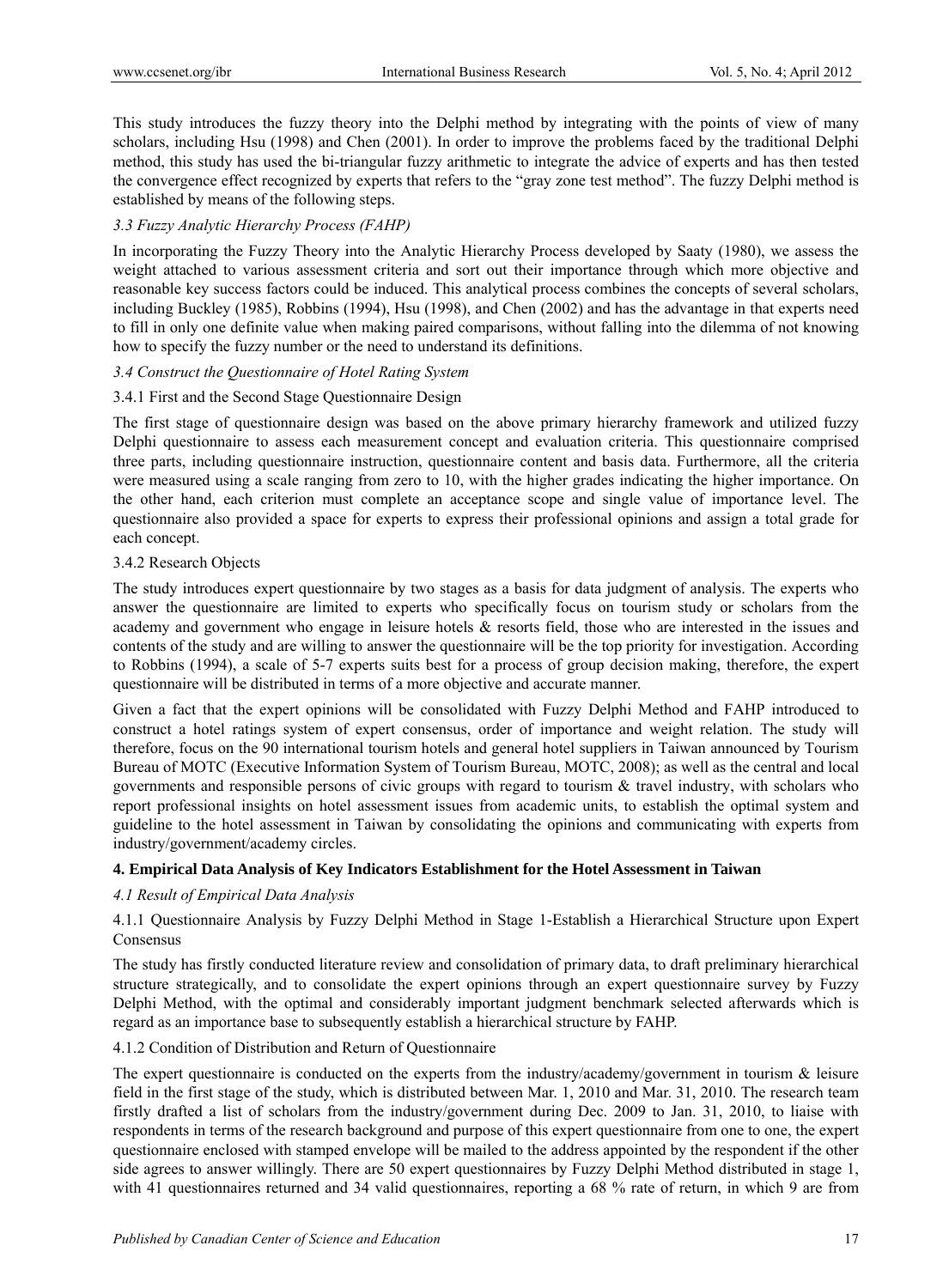government, 16 from suppliers and 9 from scholars.

#### 4.1.3 Filter the Hotel Evaluation Criteria

This investigation applied the method of Lee, Lu, San and Hsu (2006) who designed an EXCEL program based on the fuzzy Delphi operation model and the statistical software - EXCEL Expert Choice 2000 to calculate the relative number. First, this study utilized the "bi-triangle fuzzy number" to identify evaluation criteria, and then analyzed the received completed.

Step 1: Each expert gave a potential interval-value aimed at every criteria item. The minimum interval-value means "the most conservative perceived values" from all experts' evaluated each one's quantification fraction. On the contrary, the maximum interval-value means "the most optimistic perceived values" from all experts.

Step 2: Then, it aimed to analysis "the most conservative perceived values" and "the most optimistic perceived values" of each criteria item (*i*) from all experts. The observation value might be cast if it fell on twice of standard deviation. After that, it got the minimum value  $C_L^i$ , geometric mean  $C_M^i$ , the maximum value  $C_U^i$  from "the most conservative perceived values", and got the minimum value  $O<sub>L</sub><sup>i</sup>$ , geometric mean  $O<sub>M</sub><sup>i</sup>$ , the maximum value  $O<sub>U</sub><sup>i</sup>$ from "the most optimistic perceived values".

Step 3: Bases on upon step, it might set triangular fuzzy number  $C^i = (C^i_L, C^i_M, C^i_U)$  of "the most conservative perceived value" and  $O^i = (O_L^i, O_M^i, O_U^i)$  of "the most optimistic perceived value" from each criteria item.

Step 4: Finally, it precedes the following methods to test the level of all experts' common consensus.

- If  $C_U^i \leq O_L^i$ , it means there are no overlap phenomenon in bi-triangular fuzzy number. Furthermore, it also expresses all experts' suggestions possessed common consensus. For this reason, it makes the "important level value of common consensus (G<sup>*i*</sup>)" equal to the arithmetic mean from  $C_M^i$  to  $O_M^i$ , and uses  $G^i = \frac{C_M^i + O_M^i}{2}$  to calculate.
- If  $C_U^i > O_L^i$ , it shows an overlap phenomenon in bi-triangular fuzzy number. Furthermore, the grey-region of fuzzy relationship express like  $Z^i = C^i_U - O^i_L$   $M^i = O^i_M - C^i_M$ . Although there exists fuzzy section, but the extreme value not exceeds too much than the other expert's suggestions to cause discrepancy and emanation.
- If  $C_U^i > O_L^i$ , it shows an obviously overlap phenomenon in bi-triangular fuzzy number. As well as the grey-region of fuzzy relationship express as  $Z^i = C^i_U - O^i_L$   $M^i = O^i_M - C^i_M$ . Moreover, it means each expert's suggestion accounts an uncommon conscious region. So, it might supply these undiscrepancy data to all experts and repeats foregoing steps until it figured out G*<sup>i</sup>* .

Step 5: Bases on step 4, it calculates  $G<sup>i</sup>$  from each criterion. The higher  $G<sup>i</sup>$  value means the higher common conscious level of experts. After all, it uses the most possible geometric mean from each criterion to get arithmetic mean (the *threshold value in this investigation).*

This study obtained a threshold value of  $7.9$ , and also expressed that if the value of  $G<sup>i</sup>$  from all criterion exceeding 7.9 is reserved rather than being deleted. Finally, the result is the deletion of 8 evaluation criteria and the retention of 25 (effective ratio is 68 %) (Table 1 and Figure 2). Moreover, this study uses Figure 2 to design the second stage expert questionnaire, and provides that questionnaire to managers, officials and scholars involved in tourism. Subjects then evaluate the relative importance of the various evaluation criteria. Finally, this study determines the relative weights of the various criteria by applying FAHP to identify real evaluation criteria in the hotel rating system in Taiwan.

## *4.2 The Questionnaire Analysis by FAHP in Stage 2-Selects and Establishes the Hotel Assessment Indicator System in Taiwan*

According to the aforementioned 17 assessment indicators selected upon expert consensus by Fuzzy Delphi Method in stage 1, the questionnaire in stage 2 of hierarchical structure is designed by AFHP as Figure 2.

The 2<sup>nd</sup> stage will introduce FAHP on the valid questionnaires to establish fuzzy inverse matrix value, with consistency test introduced to calculate the C.I. value (consistency indicator) and C.R. value (consistency ratio) of expert questionnaire in this stage to determine degree of consistency in this matrix, and to respectively calculate the fuzzy weight value of evaluation guidelines and weighted value after regulation between various dimensions and inside the dimension. Besides, calculation of key figure will be conducted by AHP using Expert Choice 2003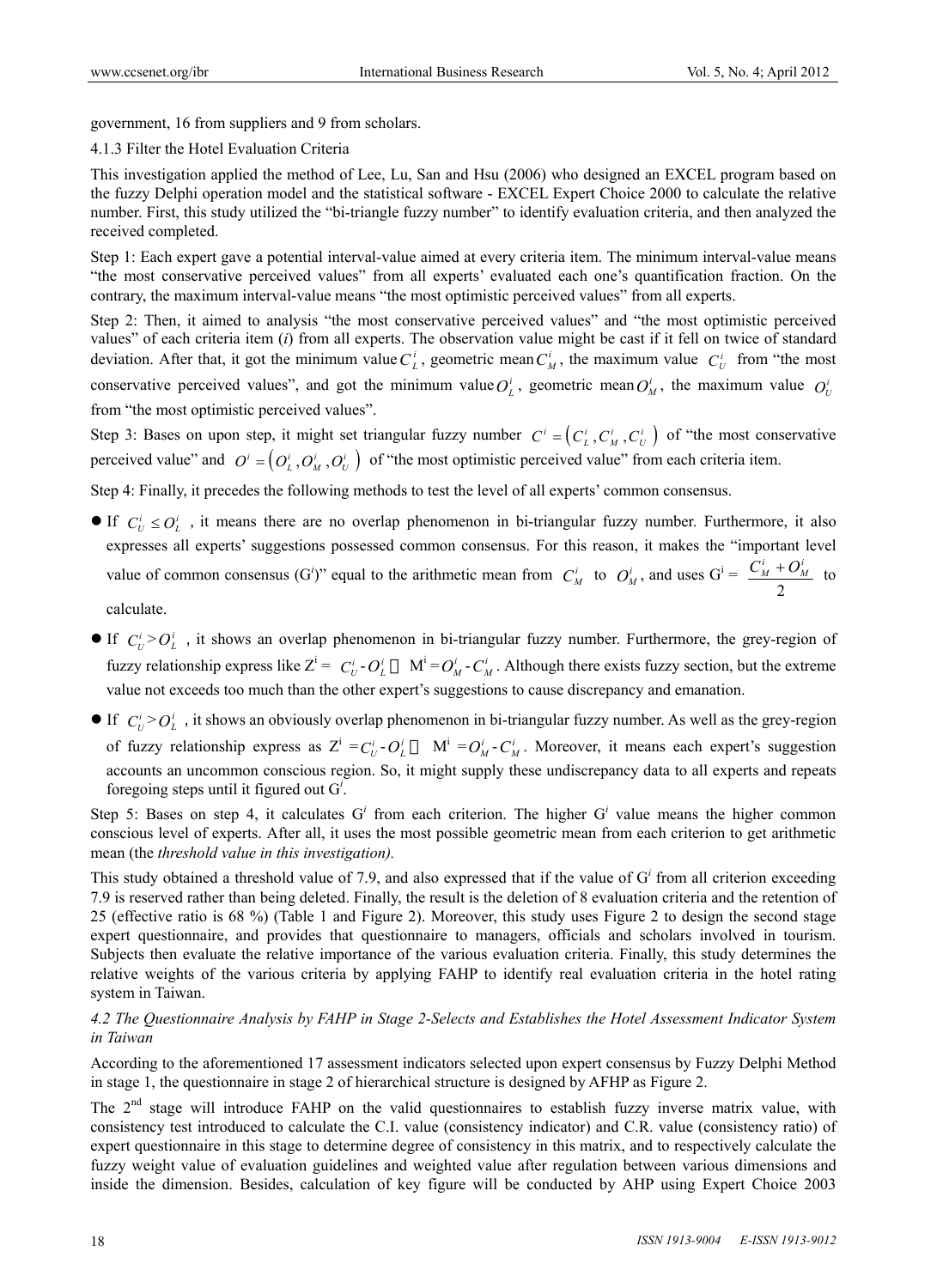#### software.

## 4.2.1 Condition of Questionnaire Distribution and Return

The duration of expert questionnaire in stage 2 is between May 1, 2010 and June 20, 2010, which subjects to the same respondents of scholars from the industry/government in stage 1, totaling 41 questionnaires by Fuzzy Delphi Method distributed in stage 2, reporting 38 questionnaires returned and 29 valid questionnaires, and a 70.7 % rate of return, in which 7 of them are from government, 14 from suppliers and 8 from scholars.

## *4.3 Hierarchical Weight Analysis of Hotel Ratings System in Various Dimensions*

## 4.3.1 Hierarchical Weight Analysis of Primary Dimensions

The primary dimensions of this study include service assurance, service responsiveness, service tangibility and service empathy dimensions, with triangular fuzzy number introduced firstly to establish a positive reciprocal matrix (Table 2) as a basis for the calculation of fuzzy weight value (Table 3), and to conduct consistency test of fuzzy weight value upon the crisp value given by the scholars from the industry/government/academy on the expert questionnaire.

According to Table 2 listed above, the consistency index C.I.  $= 0.04$  and C.R.  $= 0.04$  of primary dimensions all conform to the acceptable error range of C.R. 0.1, therefore the judgment by expert opinion in this hierarchy before and after is consistent, and according to the result of weight analysis of hotel assessment in Taiwan upon the 4 indicator dimensions in Table 3, the weight value by order of importance is as service assurance (29.7 %), service empathy (21.2 %), and lastly, the service responsiveness (20.4 %).

## *4.4 A Discussion of Key Indicators for Hotel Assessment in Taiwan*

The consistency ratio hierarchy (C.R.H.) of establishing key indicators for hotel assessment in Taiwan is 0.051, which conforms to a standard range of  $C.R.H < 0.1$ , indicating that the hierarchical structure established by the study shows an optimal arrangement in terms of association between various judgment benchmarks, therefore the consistency of overall architecture model is acceptable.

Lastly, the study will follow the relative comparison weight (local priority) enabled by the judgment benchmark in various dimensions, to further calculate the global priority in overall, so as to understand the weight ratio comprised by various assessment criteria in overall architecture, to prioritize the various judgment benchmarks by absolute weight value and importance, and to further select and establish key indicators for the hotel assessment in Taiwan.

The study will consider Daniel (1961) point of view - the operation outcomes of most industry operation will subject to the most imperative 3-6 indicators, therefore the first assessment criteria listed in table 4 will be selected as key indicators for the establishment of hotel assessment in Taiwan, which are (1) service personnel to describe various service facilities and regulations of the hotel as detail as possible; (2) service personnel to exactly repeat the complete contents of to-do-items assigned by tourists; (3) service personnel to actively provide efficient service; (4) space planning and smooth movement inside and outside the hotel; (5) the geographic location and traffic convenience of hotel and (6) excellent garden and landscape design in hotel.

## **5. Conclusion and Suggestions**

# *5.1 Conclusion*

An attention on leisure consciousness and related activities by Taiwan people also signifies an enhanced standard on service quality and demand satisfaction of tourism & leisure industry, in which a perception of customer satisfaction perceived by consumers in terms of appraisal dimension and measurement was gradually replaced by intangible accommodation experience or personalized service by service personnel from tangible hardware facilities and equipments in the past. The study follows the assessment standards of "star hotel rating system" promoted and implemented by Tourism Bureau, Ministry of Transportation and Communications (MOTC) in 2010, to conduct analysis in terms of SERVQUAL's five dimensions proposed by Parasuraman et al. (1985). According to the research results, the hotel rating system in Taiwan is badly in need of an attention to the establishment and assessment of indicators in terms of "service assurance" and "service empathy" dimensions, the results also indicated that tourists make judgment based on "tangible hardware" along with "intangible service" provided by the hotels, are important determinants to enable a differentiation. Therefore, the service, equipment, fundamental the necessary contents that the hotel suppliers emphasize on should be conducted through various methods of business operations, which to be effectively delivered in terms of a manner expected by the customer, and to head toward a direction of establishing a positive feeling of customer on travel and experience enhancement, in which the details and scope covered by hotel business are expansive, it is difficult to effectively deliver the connotation of "customer driven" service mission conveyed through visitors' beautiful experience if there has no systematic management and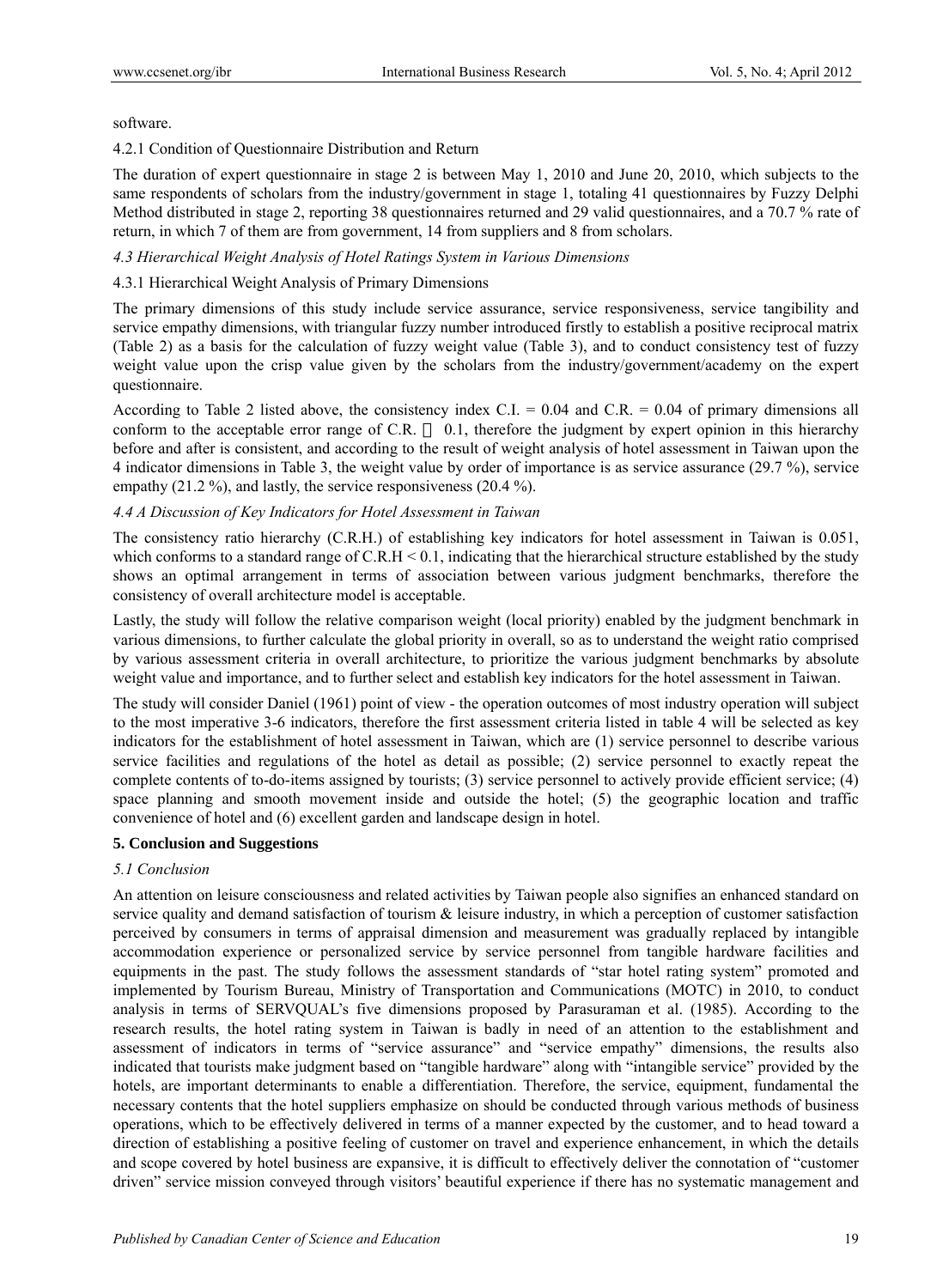development of employees who report centripetal force, responsibility and organizational citizenship behaviors. And as a result, service assurance and service empathy are the highlights of the first importance that the hotel industry in Taiwan should emphasize on.

In fact, the 4 major dimensions for the hotel assessment in Taiwan that the study establish are similar to the I-P-O (input-process-output) model of business management theory, which effectively combines with the software/hardware (service and equipment contents) that the hotel business should cover; including service procedure with meticulous care, top/unique and exclusive facilities, equipment and effective design of supplementary goods through a comprehensive business management system and customer oriented philosophy, to adjust and react upon external/internal environment, to satisfy different consumption needs of visitors or create excellent accommodation experience of visitors, to foster the positive idea of consumption inside the consumers and focus on the ultimate goal of overall business performance.

#### *5.2 Suggestions*

Tourism industry actually reports shorter time of development, in which it lacks a consensus on related theories and thread of thoughts and is an immature field, therefore, related studies and discussions on hotel assessment are rare and little. Tourism industry is one of the important national policies for countries to develop the economy and global awareness, in which various countries should focus on the investment of tourism & leisure industry and plans in related manpower quality developments, and follow the development trend of global tourism market to adjust business strategies and establish competitive advantages, therefore the study suggests the scholars from the industry/government to focus on subsequent assessment ratings of tourism & leisure related industries, to propose a more insightful opinion and related empirical findings of this prospective and potential industry.

Establish a reference to the overall assessment indicators of tourism & leisure related industries, related measurement items and critical values, it is truly an urgent matter of immediacy and necessity to establishing the government policy for world tourism industry and the business goals for enterprises, this is an important foundation stone to enable a more mature, diverse and continuous upward enhancement of tourism & leisure field.

#### **Acknowledgement**

This research is sponsored by the National Science Council (NSC 98-2410-H-324-014-).

## **References**

Buckley, J. J. (1985). Fuzzy hierarchical analysis. *fuzzy sets and systems, 17*, 233-247. http://dx.doi.org/10.1016/0165-0114(85)90090-9

Butcher, K., Beverley, S., & Frances, C. (2002). Effect of social influence on repurchase intentions. *The Journal of Services Marketing, 16*(6), 503-514. http://dx.doi.org/10.1108/08876040210443382

Buyukozkan, G., Kahraman, C., & Ruan, D. (2004). A fuzzy multi-criteria decision approach for software development strategy selection. *International Journal of General Systems, 33*(2-3), 259-280. http://dx.doi.org/10.1080/03081070310001633581

Chen, J. H. (2002). Venture capital companies investing high-tech industry by fuzzy multi-criteria methods: Biology industry as example. *Fu Jen Management Review, 9*(2), 87-109.

Frederick, N. (2000). *Loyalty: Customer relationship management in the new era of internet marketing*. New York: McGraw-Hill.

Geller, A. N. (1985). *The Ernst and young guide to performance measurement for financial institution*. IL: Richard D, Irwin, Inc.

Hsieh, A. (1998). The Study of the Effects of Loading Business Performance in Taiwan (Master Thesis). Da-Yeh University.

Hsu, T. H. (1998). The fuzzy delphi analytic hierarchy process. *Journal of the Chinese Fuzzy Systems Association, 4*(1), 59-72.

Hung, J. Y. (2008). The Research of the Determinative Criteria and Consumer Cognition on Brand Equity of the Luxury Leisure Hotel: Taiwan and Macau (Doctor Thesis). Chang-Jang Christian University.

Kim, B. Y., & Oh, H. (2004). How do hotel obtain a competitive advantages?. *International Journal of Contemporary Hospitality Management, 16*(1), 65-71. http://dx.doi.org/10.1108/09596110410516589

Lee, M. S., Lu, S. I., San, Y. H., & Hsu, Y. C. (2006). The study of key success factors for cross-domain transformation of agricultural biotechnology industry in Taiwan-Applying view of value chain. *Journal for SME*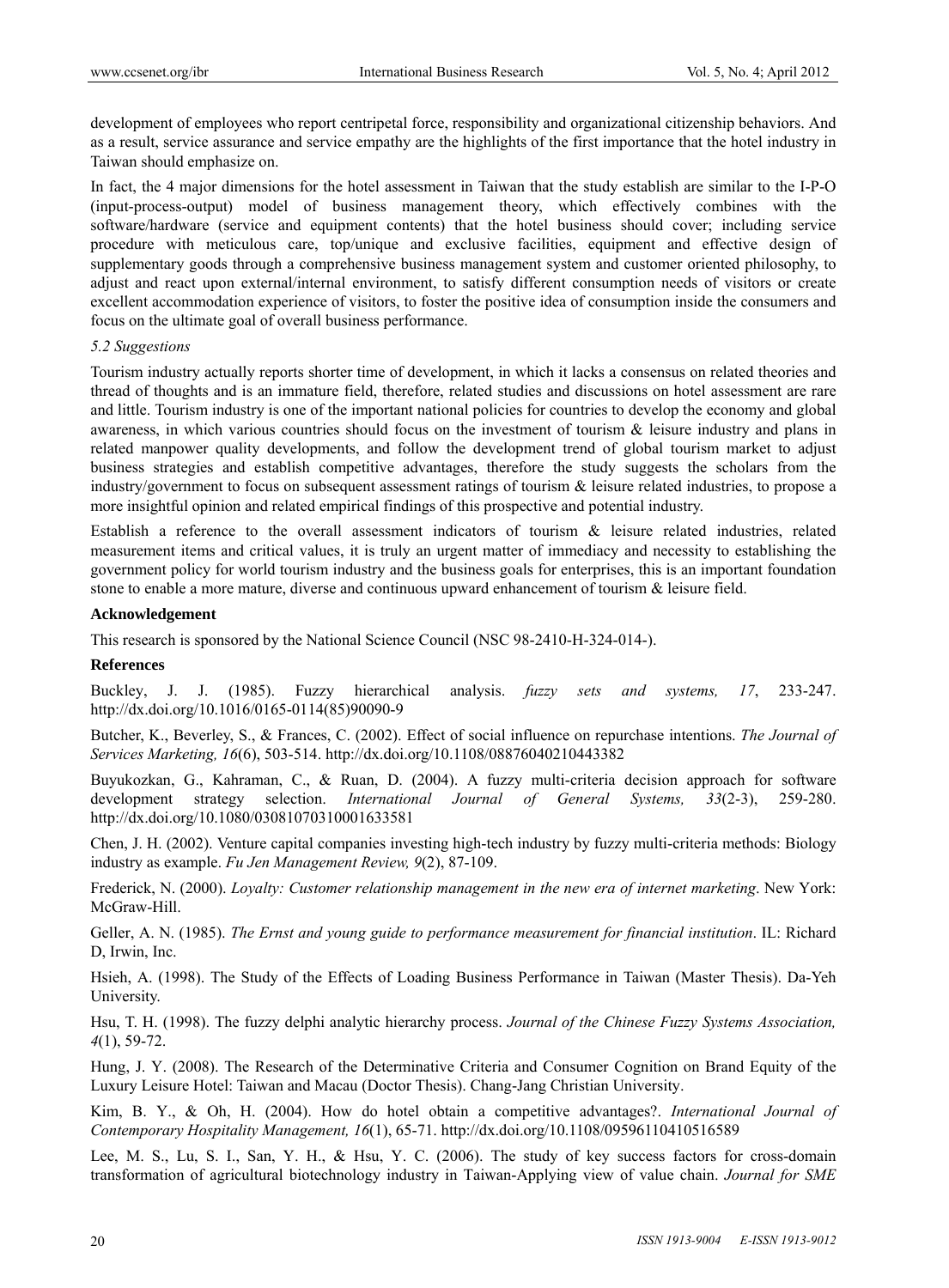*Development, 2*, 53-87.

Lewis, R. C. (1989). Hospitality marketing: The internal approach. *Cornell Hospitality and Restaurant Administration Quarterly, 30*(3), 41-45.

Mattila, A. (1999). Consumers' value judgments. *Cornell Hospitality and Restaurant Administration Quarterly, 40*(1), 40-46. http://dx.doi.org/10.1177/001088049904000121

Narver, J. C., & Slater, S. F. (1990). The effect of a market orientation on business profitability. *Journal of Marketing, 54*, 20-35. http://dx.doi.org/10.2307/1251757

Paraskevas, A. (2001). Internal service encounters in hotels: An empirical study. *International Journal of Contemporary Hospitality Management, 13*(6), 285-292. http://dx.doi.org/10.1108/09596110110400481

Parasuraman, A., Zeithaml, V. A., & Berry, L. L. (1985). A conceptual model of service quality and its implication for future research. *Journal of Marketing, 49*(Fall), 41-50. http://dx.doi.org/10.2307/1251430

Porter, M. E. (1985). *Competitive Strategy*. New York: Free Press. http:dx.doi.org/10.1108/09596110110400481

Robbins, S. P. (1994). *Management*. New Jersey: Prentice-Hall.

Satty, T. L. (1980). *The analytic hierarchy process*. New York: Mc Graw-Hill.

Sparks, B., Butcher, K., & Pan, G. (2007). Understanding customer-derived value in the timeshare industry. *Cornell Hotel and Restaurant Administration Quarterly, 48*(1), 28-45*.* http:dx.doi.org/10.1177/0010880406294473

Su, C. S., & Sun, L. H. (2007). Taiwan's hotel rating system. *Cornell Hotel and Reataurant Administration Quarterly, 48*(4), 392-401. http:dx.doi.org/10.1177/0010880407305836

Susskind, A. M., Kacmar, K. M., & Borchgrevink, C. P. (2007). How organizational standards and coworker support improve restaurant service. *Cornell Hospitality and Restaurant Administration Quarterly, 48*(4), 370-379. http:dx.doi.org/10.1177/0010880407300158

Wang, H. H. (1997). The Study of the International Tourist Hotel Training Practice in Taiwan (Master Thesis). National Dong-Hwa University.

Yesawich, P. C. (1988). Marketing in the 1980s. *Cornell Hospitality and Restaurant Administration Quarterly*, *28*(4), 38-45.

Yu, S. H. (1987). The study of marketing strategies in Taiwan tourist hotels (Master Thesis). Chung Yuan Christian University.

Zadeh, L. (1965). Fuzzy Sets. *Information and Control, 8*(3), 338-353. http://dx.doi.org/10.1016/S0019-9958(65)90241-X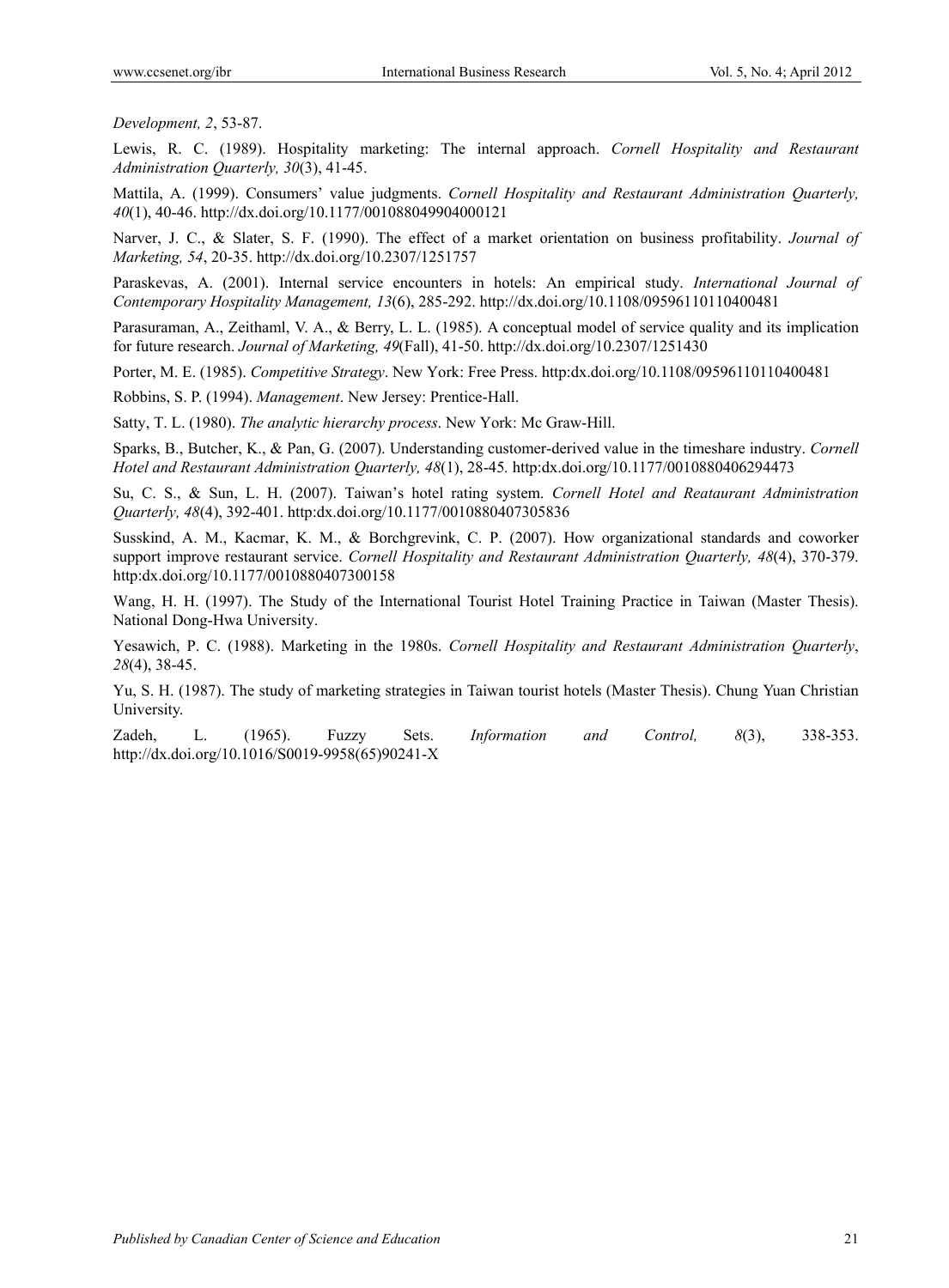| Concept                | evaluation criteria                                                                                              | the most<br>optimistic<br>perceived values<br>$\left[O_L^i,O_M^i\,,O_U^i\right]$ |     | the most<br>conservative<br>perceived values<br>$\left( C_{L}^{i}\,,C_{M}^{i}\,\,,C_{U}^{i}\,\,\right)$ |                | Geometric<br>mean | $\mathbf{M}^i$  | $\mathbf{Z}^\text{i}$ | Interval<br>value of<br>expert<br>opinion | $G^i$            |         |     |
|------------------------|------------------------------------------------------------------------------------------------------------------|----------------------------------------------------------------------------------|-----|---------------------------------------------------------------------------------------------------------|----------------|-------------------|-----------------|-----------------------|-------------------------------------------|------------------|---------|-----|
|                        | Excellent garden and landscape design<br>overall in hotel                                                        | 8                                                                                | 9.4 | 10                                                                                                      | 5              | 6.9               | 8               | 8.4                   | 2.5                                       | $\theta$         | $\circ$ | 8.1 |
|                        | Hotel environment cleanness and<br>maintenance                                                                   | $\mathbf{Q}$                                                                     | 9.7 | 10                                                                                                      | 6              | 6.9               | 8               | 8.4                   | 2.8                                       | $-1$             | $\circ$ | 8.3 |
|                        | Proper arrangement of public areas in<br>hotel <sup>*</sup>                                                      | $\overline{7}$                                                                   | 9.3 | 10                                                                                                      | 4              | 6.1               | 8               | 8.1                   | 3.2                                       | 1                |         | 7.6 |
|                        | Clear and easy-to-understand hotel<br>marks in various types                                                     | 9                                                                                | 9.7 | 10                                                                                                      | 4              | 6.3               | 8               | 7.9                   | 3.4                                       | $-1$             | $\circ$ | 8.0 |
|                        | Diverse thoughtful tourism (business)<br>centers in hotel <sup>*</sup>                                           | $\overline{7}$                                                                   | 9.2 | 10                                                                                                      | 3              | 6.1               | $\overline{7}$  | 7.6                   | 3.1                                       | $\mathbf{0}$     | $\circ$ | 7.7 |
| Service                | Excellent parking space management<br>in hotel                                                                   | $\mathbf{Q}$                                                                     | 9.8 | 10                                                                                                      | 5              | 6.9               | 8               | 8.6                   | 2.9                                       | $-1$             | $\circ$ | 8.3 |
| assurance              | Comprehensive and complete banquet<br>facilities                                                                 | 9                                                                                | 9.7 | 10                                                                                                      | 5              | 6.6               | 8               | 8.3                   | 3.1                                       | $-1$             | $\circ$ | 8.2 |
|                        | Familiarity of service personnel with<br>hotel's telephone exchange service*                                     | 8                                                                                | 9.6 | 10                                                                                                      | 4              | 7.2               | 9               | 8.1                   | 3.2                                       | 1                |         | 8.4 |
|                        | Ability of service personnel<br>to<br>describe<br>service<br>facilities<br>and<br>regulations in hotel           | 9                                                                                | 9.7 | 10                                                                                                      | 3              | 6.3               | 7               | 8.0                   | 3.3                                       | $-2$             | $\circ$ | 8.0 |
|                        | Service personnel can complete finish<br>the tourists' contents of the action<br>items                           | 9                                                                                | 9.7 | 10                                                                                                      | 3              | 6.4               | 8               | 8.3                   | 3.3                                       | $-1$             | $\circ$ | 8.1 |
|                        | Service personnel can clear record of<br>tourists' information and archiving                                     | 8                                                                                | 9.4 | 10                                                                                                      | 5              | 6.6               | 8               | 8.3                   | 3.0                                       | $\theta$         | $\circ$ | 8.0 |
| Service                | Excellent fire fighting equipment and<br>harmonious space design at hotels <sup>*</sup>                          | $\overline{7}$                                                                   | 9.1 | 10                                                                                                      | 3              | 6.2               | 8               | 7.6                   | 2.9                                       | $\mathbf{1}$     |         | 7.5 |
| responsive-            | Equipment adequate escape                                                                                        | 9                                                                                | 9.8 | 10                                                                                                      | 3              | 6.3               | 9               | 7.8                   | 3.5                                       | $\overline{0}$   | $\circ$ | 8.1 |
| ness                   | Hotel promote the concept of green<br>building green                                                             | 9                                                                                | 9.7 | 10                                                                                                      | 5              | 6.3               | 8               | 7.9                   | 3.4                                       | $-1$             | $\circ$ | 8.0 |
|                        | Stylish building appearance merged<br>with the environment                                                       | 8                                                                                | 9.6 | 10                                                                                                      | 5              | 6.6               | 8               | 8.1                   | 3.0                                       | $\mathbf{0}$     | $\circ$ | 8.1 |
|                        | Space planning and smooth movement<br>inside and outside the hotel                                               | 9                                                                                | 9.7 | 10                                                                                                      | 3              | 6.4               | 8               | 8.3                   | 3.3                                       | $-1$             | $\circ$ | 8.1 |
|                        | Geographic location<br>and<br>traffic<br>convenience of hotel                                                    | 8                                                                                | 9.6 | 10                                                                                                      | 5              | 6.7               | 8               | 8.3                   | 2.8                                       | $\overline{0}$   | $\circ$ | 8.2 |
| Service<br>tangibility | Excellent garden landscape design at<br>hotels*                                                                  | $\overline{7}$                                                                   | 9.3 | 10                                                                                                      | $\overline{2}$ | 5.6               | 7               | 7.4                   | 3.6                                       | $\overline{0}$   | $\circ$ | 7.4 |
|                        | Exquisite and beautiful restaurant and<br>banquet facilities in hotel*                                           | $\overline{7}$                                                                   | 8.9 | 10                                                                                                      | $\overline{2}$ | 5.4               | 7               | 6.8                   | 3.5                                       | $\mathbf{0}$     | $\circ$ | 7.2 |
|                        | Diverse sports facility and complete<br>maintenance                                                              | 8                                                                                | 9.5 | 10                                                                                                      | 5              | 6.8               | 8               | 8.3                   | 2.7                                       | $\mathbf{0}$     | $\circ$ | 8.1 |
|                        | Practical and stylish room equipments <sup>*</sup>                                                               | 8                                                                                | 9.2 | 10                                                                                                      | $\overline{4}$ | 6.1               | 8               | 7.7                   | 3.1                                       | $\mathbf{0}$     | $\circ$ | 7.7 |
| Service<br>empathy     | Excellent sound insulation effect<br>between space and the tranquility<br>inside the hotel                       | 8                                                                                | 9.6 | 10                                                                                                      | 5              | 6.6               | 8               | 8.1                   | 3.0                                       | $\boldsymbol{0}$ | $\circ$ | 8.1 |
|                        | Kind attitude and proper presence of<br>service personnel                                                        | 8                                                                                | 9.4 | 10                                                                                                      | 5              | 6.9               | 8               | 8.4                   | 2.5                                       | $\boldsymbol{0}$ | $\circ$ | 8.1 |
|                        | Active attitude of service personnel<br>who provide efficient service                                            | 8                                                                                | 9.5 | 10                                                                                                      | 5              | 6.5               | $\tau$          | 8.2                   | 3.0                                       | $-1$             | $\circ$ | 8.0 |
|                        | Rich contents and practical service<br>web system installed by the hotel <sup>*</sup><br>$\mathbf{G}^{\text{i}}$ | 8                                                                                | 9.4 | 10                                                                                                      | 5              | 6.1               | $7\overline{ }$ | 7.8                   | 3.2                                       | $-1$             | $\circ$ | 7.7 |
|                        |                                                                                                                  |                                                                                  |     |                                                                                                         |                |                   | 7.9             |                       |                                           |                  |         |     |

*Note:*  $\circ$  indicates  $C_U^i \leq O_L^i$  that experts' opinions in the consensus section, and utilized  $G^i = (C_M^i + O_M^i)/2$  to calculate.

indicates  $C_U^i > O_L^i$ , and  $Z^i$   $C_U^i$   $O_L^i$   $M^i$   $O_M^i$   $C_M^i$ . It calculates fuzzy set by min and get  $G^i$ .

 $*$  indicates the evaluation criteria be delete.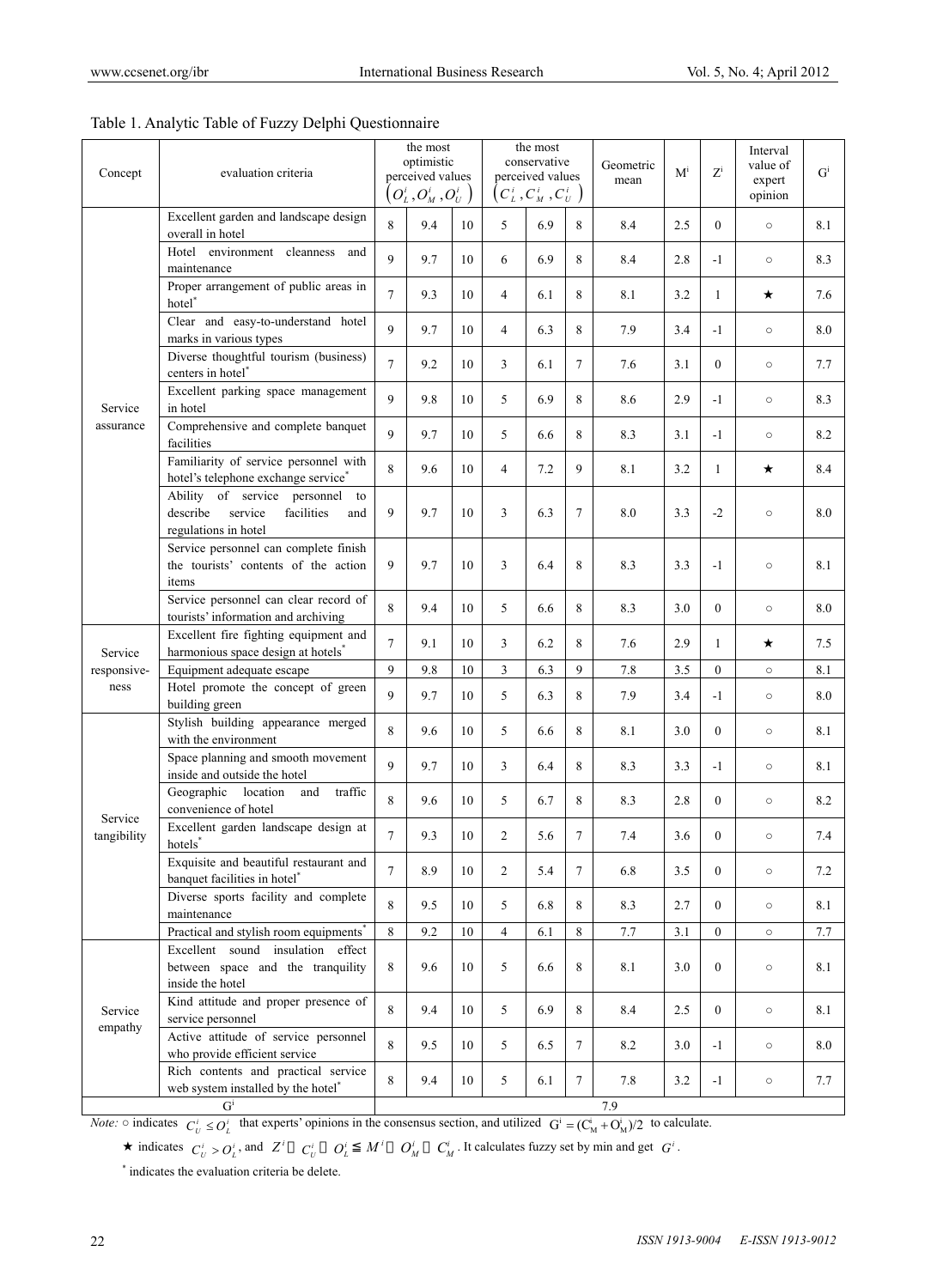| fuzzy inverted value matrix                  |                    |                        |                     |                    |
|----------------------------------------------|--------------------|------------------------|---------------------|--------------------|
| concept                                      | service assurance  | service responsiveness | service tangibility | service empathy    |
| service assurance                            | (1.00, 1.00, 1.00) | (0.11, 0.45, 7.71)     | (0.25, 4.00, 9.00)  | (0.17, 2.65, 9.00) |
| service responsiveness                       | (0.13, 2.31, 9.00) | (1.00, 1.00, 1.00)     | (0.25, 4.01, 9.00)  | (0.17, 2.65, 9.00) |
| service tangibility                          | (0.13, 0.53, 7.21) | (0.11, 0.31, 4.00)     | (1.00, 1.00, 1.00)  | (0.13, 0.72, 5.00) |
| service empathy                              | (0.13, 0.88, 7.14) | (0.11, 0.38, 5.90)     | (0.21, 1.37, 7.72)  | (1.00, 1.00, 1.00) |
| $C.I = 0.04$<br>$\lambda_{\text{max}}$ =4.11 | $C.R = 0.04$       |                        |                     |                    |

Table 2. The Consistency Test on the Main Concept in the Indicators Establishment for the Hotel Assessment in Taiwan

Table 3. Main Concepts of the Weight Analysis in the Indicators Establishment for the Hotel Assessment in Taiwan

| concept                | $\mathrm{W}_{ai}$ | $\rm W_{\delta i}$ | $W_{\rm{w}}$ | Normalized weights | Importance order |
|------------------------|-------------------|--------------------|--------------|--------------------|------------------|
| service assurance      | 0.010             | 0.331              | 5.712        | 0.297              |                  |
| service responsiveness | 0.008             | 0.092              | 4.012        | 0.204              |                  |
| service tangibility    | 0.008             | 0.162              | 5.221        | 0.287              |                  |
| service empathy        | 0.009             | 0.123              | 4.534        | 0.212              |                  |

Table 4. Overall Assessment of the Results in the Key Indicators Establishment for the Hotel Assessment in Taiwan

| Main concept                           | Weight on<br>concept | Evaluation criteria                                                                     | Hierarchy<br>weight | Absolutely<br>weight | Importance<br>ranking |  |  |
|----------------------------------------|----------------------|-----------------------------------------------------------------------------------------|---------------------|----------------------|-----------------------|--|--|
|                                        |                      | Excellent garden and landscape design overall in<br>hotel                               | 0.270               | 0.064                | 6                     |  |  |
|                                        |                      | Hotel environment cleanness and maintenance                                             | 0.151               | 0.036                | 14                    |  |  |
|                                        |                      | Clear and easy-to-understand hotel marks in various<br>types                            | 0.268               | 0.064                | $\tau$                |  |  |
| Service                                | 0.297<br>(1)         | Excellent parking space management in hotel                                             | 0.204               | 0.060                | 15                    |  |  |
|                                        |                      | Comprehensive and complete banquet facilities                                           | 0.166               | 0.039                | 9                     |  |  |
| assurance                              |                      | Ability of service personnel to describe service<br>facilities and regulations in hotel | 0.338               | 0.091                | $\mathbf{1}$          |  |  |
|                                        |                      | Service personnel can complete finish the tourists'<br>contents of the action items     | 0.333               | 0.089                | $\overline{2}$        |  |  |
|                                        |                      | Service personnel can clear record of tourists'<br>information and archiving            | 0.185               | 0.024                | 12                    |  |  |
| Service                                | 0.204                | Equipment adequate escape                                                               | 0.105               | 0.029                | 17                    |  |  |
| responsiveness                         | (4)                  | Hotel promote the concept of green building green                                       | 0.157               | 0.033                | 10                    |  |  |
|                                        |                      | Stylish building appearance merged with the<br>environment                              | 0.245               | 0.051                | 8                     |  |  |
| Service<br>0.287<br>tangibility<br>(2) |                      | Space planning and smooth movement inside and<br>outside the hotel                      | 0.297               | 0.087                | $\overline{4}$        |  |  |
|                                        |                      | Geographic location and traffic convenience of hotel                                    | 0.287               | 0.084                | $\mathfrak{S}$        |  |  |
|                                        |                      | Diverse sports facility and complete maintenance                                        | 0.141               | 0.018                | 13                    |  |  |
|                                        |                      | Excellent sound insulation effect between space and<br>the tranquility inside the hotel | 0.143               | 0.034                | 16                    |  |  |
| Service<br>empathy                     | 0.212<br>(3)         | Kind attitude and proper presence of service<br>personnel                               | 0.157               | 0.037                | 11                    |  |  |
|                                        |                      | Active attitude of service personnel who provide<br>efficient service                   | 0.329               | 0.088                | 3                     |  |  |
| $C.R.H.=0.051$                         |                      |                                                                                         |                     |                      |                       |  |  |